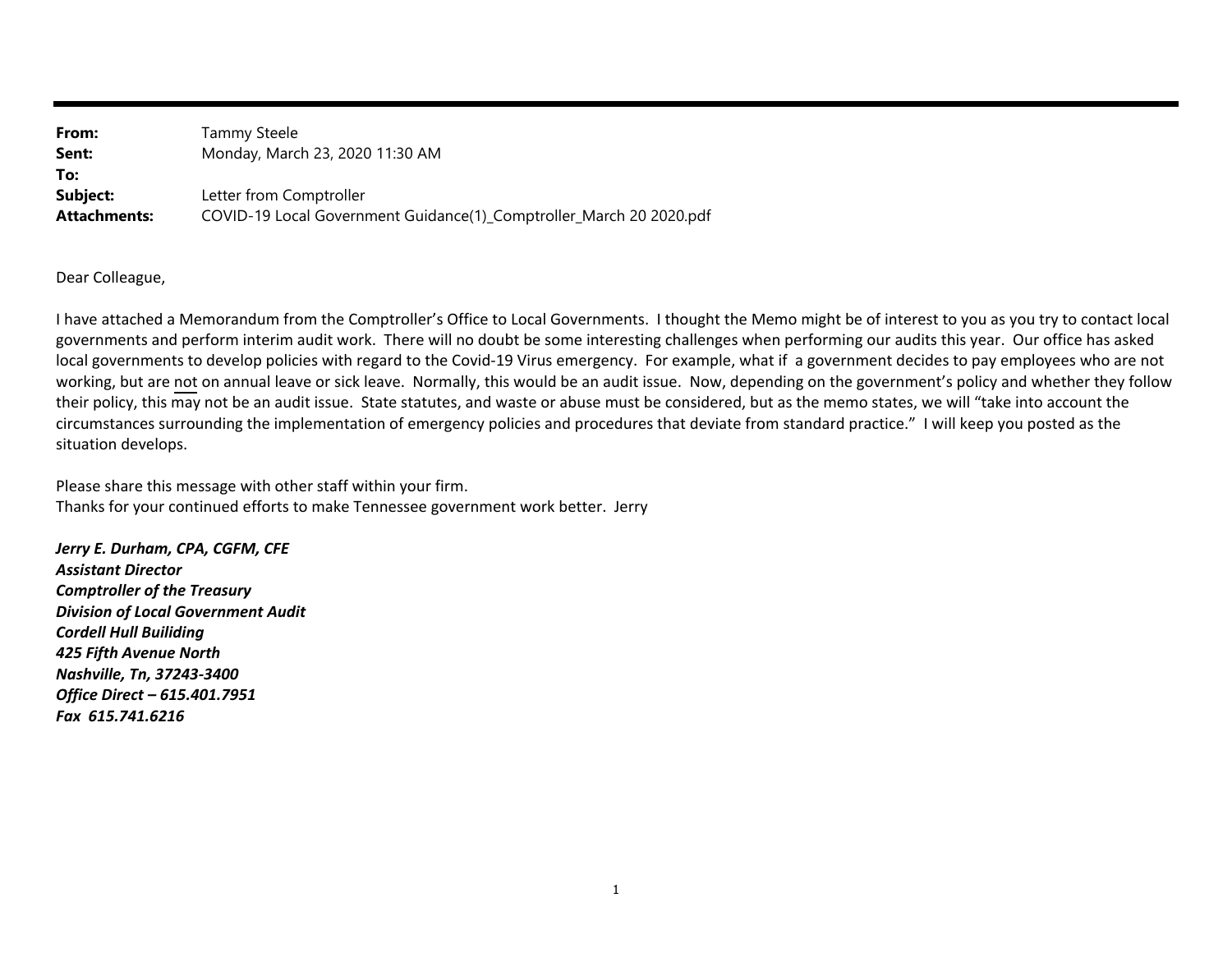

**JUSTIN P. WILSON** Comptroller

**JASON E. MUMPOWER** Deputy Comptroller

# **Memorandum**

Date: March 20, 2020

To: Tennessee Local Government Officials, Leaders, and Legal Representatives

From: Office of the Tennessee Comptroller of the Treasury

Subject: Revised: COVID-19 Guidance

Local governing bodies throughout Tennessee are impacted by the COVID-19 pandemic. We recognize that many of you may have questions about how to carry out your governance and operational responsibilities lawfully and effectively. This memorandum addresses recent changes related to Tennessee's open meeting requirements and addresses what all local governments should do to ensure polices are in place to respond to this situation.

# **Public Meetings by Electronic Means**

On March 20, 2020, Governor Bill Lee signed Executive Order No. 16 ("the Order"), which suspends the requirements of the Tennessee Open Meetings Act ("TOMA") to the extent necessary to allow any governing body subject to the requirements of TOMA to meet and conduct essential business by electronic means if the body determines meeting electronically is necessary to protect the health, safety, and welfare of Tennesseans in light of the COVID-19 pandemic.

The Order applies to any state, county, or municipal governing body or any other public body that may be subject to the requirements of TOMA. It allows members of the governing body to participate and vote in public meetings without being physically present to protect public health, safety, and welfare and prevent the spread of COVID-19. This is a temporary measure that expires on May 18, 2020, unless further action is taken by the Governor.

Except as specifically provided in this new executive order, the public notice provisions, meeting minute provisions, and other requirements of TOMA still apply to meetings of governing bodies being held electronically.

If a governing body seeks to conduct electronic meetings in accordance with the Order, it must make reasonable efforts to ensure that the public may access the meeting live via electronic means. In the event a governing body cannot provide live access after making reasonable efforts, the governing body must make a clear audio or video recording of the meeting and make the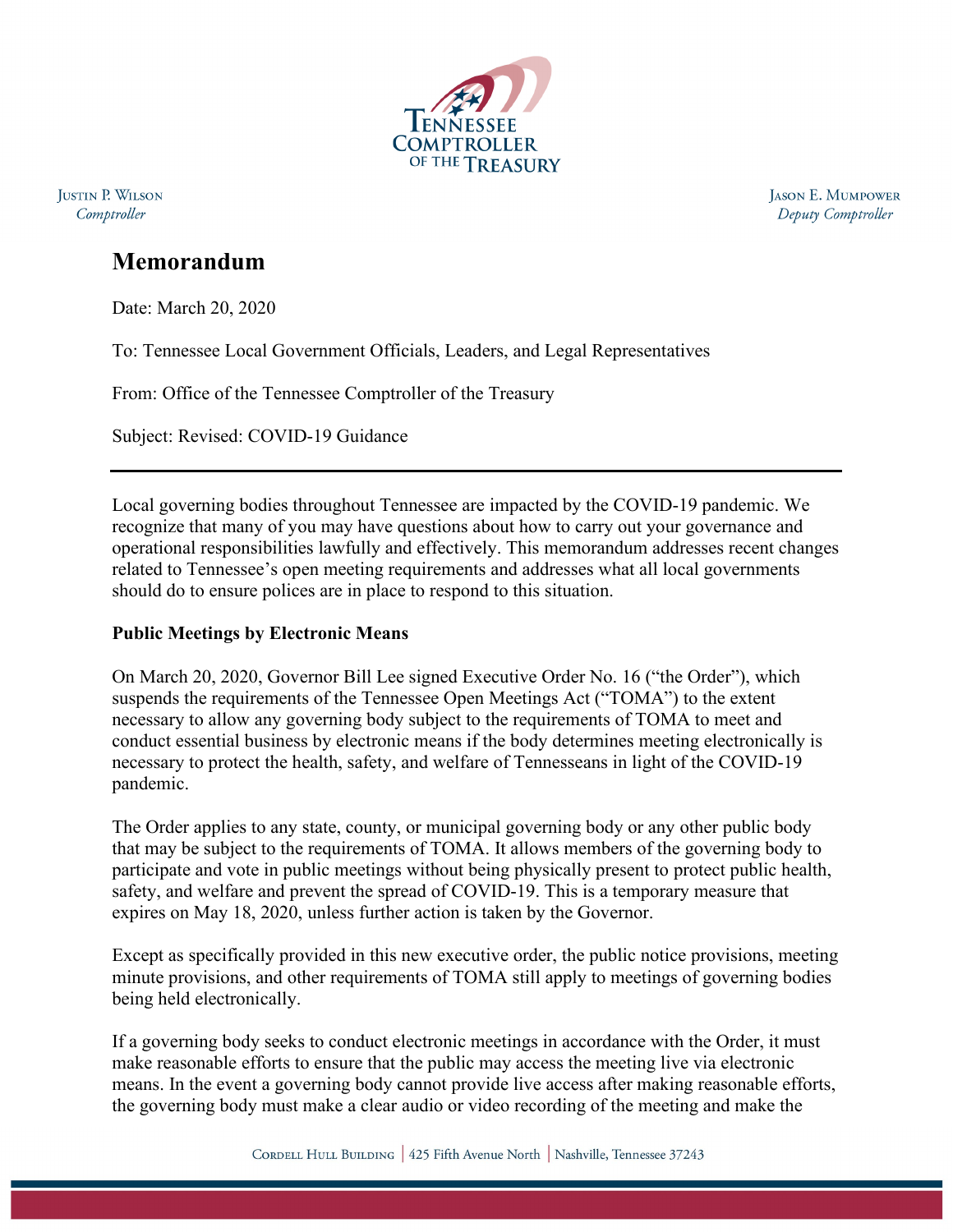recording available to the public as soon as practicable after the meeting, but no later than two business days after the meeting.

Although not specifically required in the Order, our Office recommends that members of a governing body participating by electronic means make a determination on the record that meeting electronically is necessary to protect public health, safety, and welfare in light of the coronavirus and that the governing body include this determination in the minutes of the governing body. Additionally, governing bodies are urged by the Governor to include in the notice any instructions for the public to access the meeting electronically and a copy of the meeting agenda. Accordingly, our Office also encourages governing bodies to include this information in the notice of the meeting to the extent they are able to do so.

As noted above, a governing body allowing participation by electronic means is required to make efforts to provide the public with live electronic access to the meeting and they are urged to include instructions as to how the public may electronically access the meeting in the meeting notice. This access may be provided through a call-in number if the meeting is by phone or through other online mediums such as Skype, Zoom, Facebook Live, or other available products. Attached hereto are Virtual Meeting Guidelines that you may find useful to assist with providing the public electronic access to meetings held electronically or by other means.

In addition to the notice requirements set forth above, we encourage governmental entities to include a statement that public access to the meeting will be limited. Also, we recommend that notice of the meeting still include the time, place, and date of the meeting, although there may not be public access to the physical location of the meeting. The notice should also address if there will not be a physical location for the meeting in order to protect public health, safety, and welfare.

State governing bodies holding meetings electronically pursuant to Tenn. Code Ann. § 8-44-108 are still subject to the following requirements in Tenn. Code Ann. § 8-44-108(c). Local governing bodies holding meetings electronically may also want to take these into consideration.

- The meeting should be audible to the public at the location specified in the notice of the meeting.
- Each member participating electronically or otherwise should be able to hear each other simultaneously and speak to each other during the meeting.
- Documents to be discussed at the meeting should be provided to members participating electronically prior to the meeting, to the extent doing so is practicable.
- All votes at the meeting should be by roll call vote.
- Notice of the meeting should provide a statement that the meeting will allow members to participate electronically or by other means.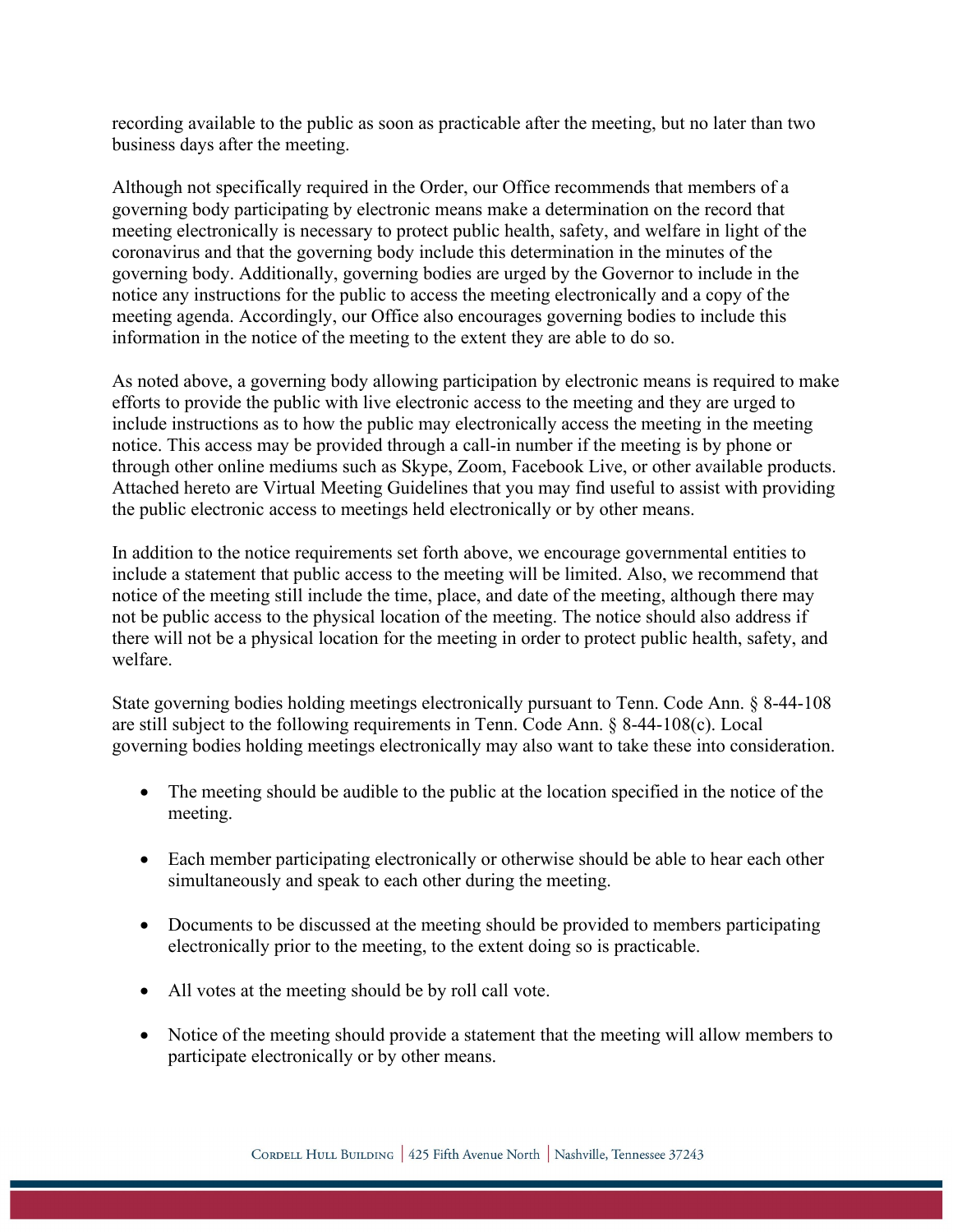Please also note that a member participating in a meeting by electronic means is deemed to be present in person at the meeting for purposes of voting but not for purposes of determining per diem eligibility. However, a member may be reimbursed expenses of such electronic communication or other means of participation.

### **Policies and Procedures During Emergencies**

Local governments have broad authority to implement alternative policies and procedures to address operating dilemmas presented by emergency situations. In response to COVID-19, our Office has received numerous questions regarding continuing operations of your local government in these difficult times. When and if an emergency declaration is made in your local government, we recommend that the governing body take immediate action to address temporary operating policies and procedures. While we recognize the situation is fluid and it will be hard to address every potential possibility, we strongly recommend taking urgent steps to implement any existing emergency operating policies and procedures or adopting such policies and procedures as necessary. When adopting emergency policies and procedures, we offer the following items to be considered:

- 1) Closing and opening government offices
- 2) Timely budget adoption (see [FY 2021 COVID-19 Budget Memo\)](https://comptroller.tn.gov/content/dam/cot/lgf/documents/budgets/BudgetAdoptionMemoMarch2020.pdf)
- 3) Leave policies
- 4) Payroll issues related to salaried and hourly staff
- 5) Provisions regarding routine accounting functions such as receipting, depositing, payable disbursements, and debt service payments
- 6) Continued local government operations such as collecting property taxes, deed filings, motor vehicle licenses and renewals, issuing building permits, public safety, utilities, etc.
- 7) Electronic public meetings (see section above)
- 8) Public records access (see section below)

Local governments will need to implement emergency policies and procedures that best meet the needs and operational goals of the local government. The pandemic is an unprecedented event. Therefore, it is not possible to provide detailed, emergency guidance that will address every local government.

While it is our expectation that local governments continue to comply with state statutes and policies and procedures adopted by the governing body, annual audits of local governments for the 2019-2020 fiscal year will take into account the circumstances surrounding the implementation of emergency policies and procedures that deviate from standard practice. Our goal is to continue to help you make government work better despite the challenges faced due to the Coronavirus.

### **Access to Public Records**

Although the COVID-19 pandemic may require the temporary closure of public offices and may limit access to public records, we believe the Tennessee Public Records Act ("TPRA") allows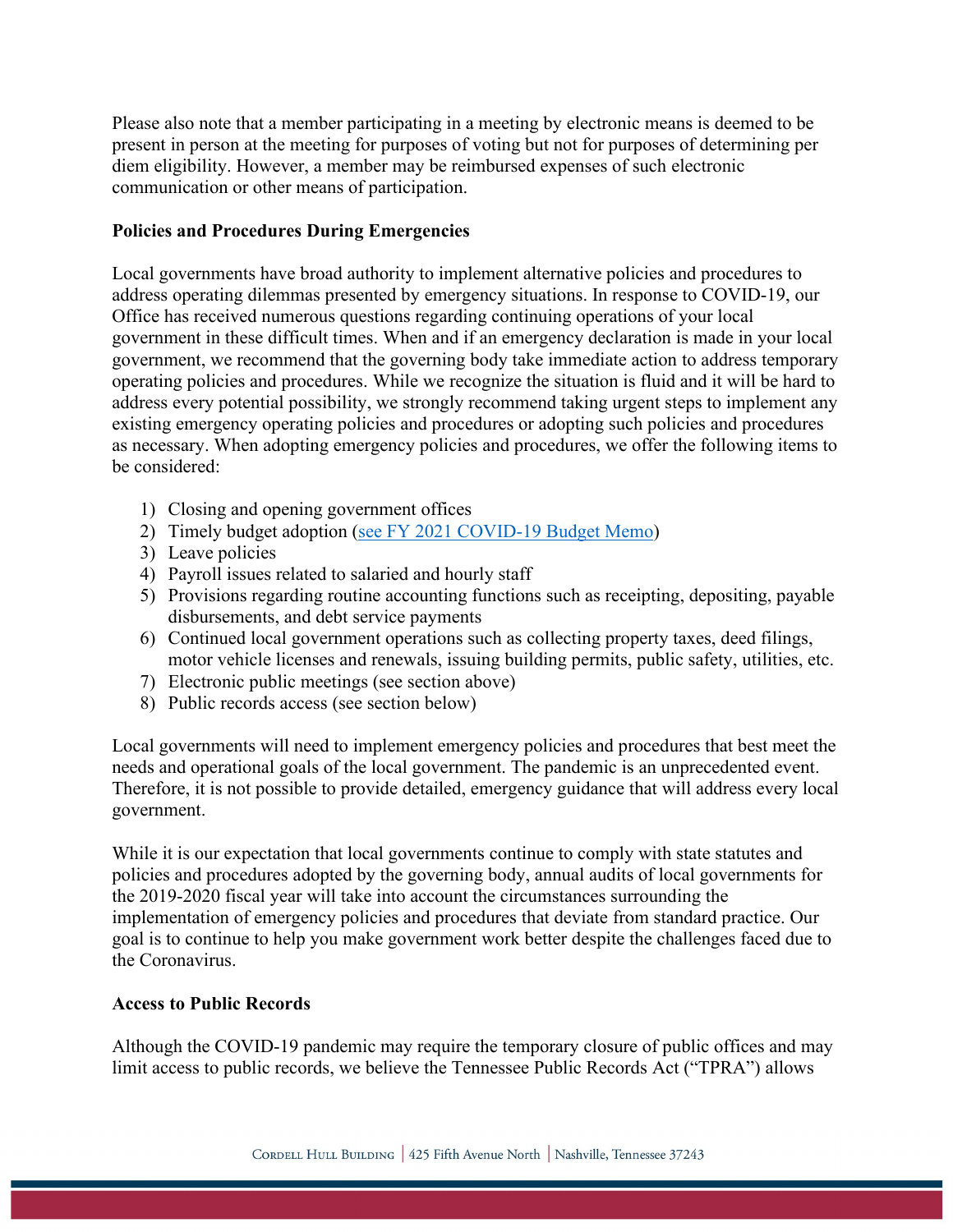governmental entities sufficient flexibility to comply with its requirements because it takes into account whether it is practicable for a records custodian to provide access to public records.

The TPRA provides that state, county, and municipal records must be open for inspection, during normal business hours, to any citizen of this state to the extent such records are not otherwise made confidential by state law. Tenn. Code Ann. § 10-7-503(a)(2)(A). The TPRA further provides that records custodians must promptly make public records available to the extent they are not specifically exempt from disclosure. Tenn. Code Ann. § 10-7-503(a)(2)(B). In the event it is not practicable for a records custodian to provide access promptly to public records, the custodian must, within seven business days, make the records or information available, deny the request in writing with the basis for denial, or provide the requestor with the time reasonably necessary to produce the records or information. Tenn. Code Ann. § 10-7-503(a)(2)(B)(i)-(iii).

Local government efforts to prevent the spread of COVID-19 will likely make it impracticable for records custodians to provide access promptly to public records. If circumstances surrounding a local government's response to COVID-19 make it impracticable for a records custodian to provide access promptly to public records (e.g., public buildings are closed or the majority of public employees must work from home without access to physical records), the Comptroller's Office of Open Records Counsel recommends that the records custodian, within seven business days, advise the requester of the circumstances making it impracticable to produce the records promptly and provide the time the custodian believes will be reasonably necessary to produce the records or information.

### **Contacts**

Our Office has a variety of staff who can assist you during this time. If you have questions, please reference the contact information below:

- Meetings and Public Records Office of Open Records Counsel at [open.records@cot.tn.gov](mailto:open.records@cot.tn.gov)
- Policies and Procedures Division of Local Government Audit at  $LGA$ .web $@cot.tn.gov$
- Budget and Debt Obligations Division of Local Government Finance. Visit [tncot.cc/lgf](http://tncot.cc/lgf-contacts)[contacts](http://tncot.cc/lgf-contacts) for the appropriate contact.

### **Other Resources**

The County Technical Assistance Service (CTAS) and Municipal Technical Advisory Service (MTAS) are also providing resources for local governments related to COVID-19. You can access that information by clicking the links below.

- CTAS [COVID-19 Resources for Local Governments](http://www.ctas.tennessee.edu/covid19)
- MTAS [COVID-19 Resources for Local Governments](https://www.mtas.tennessee.edu/knowledgebase/covid-19-coronavirus-resources-local-government-tennessee)